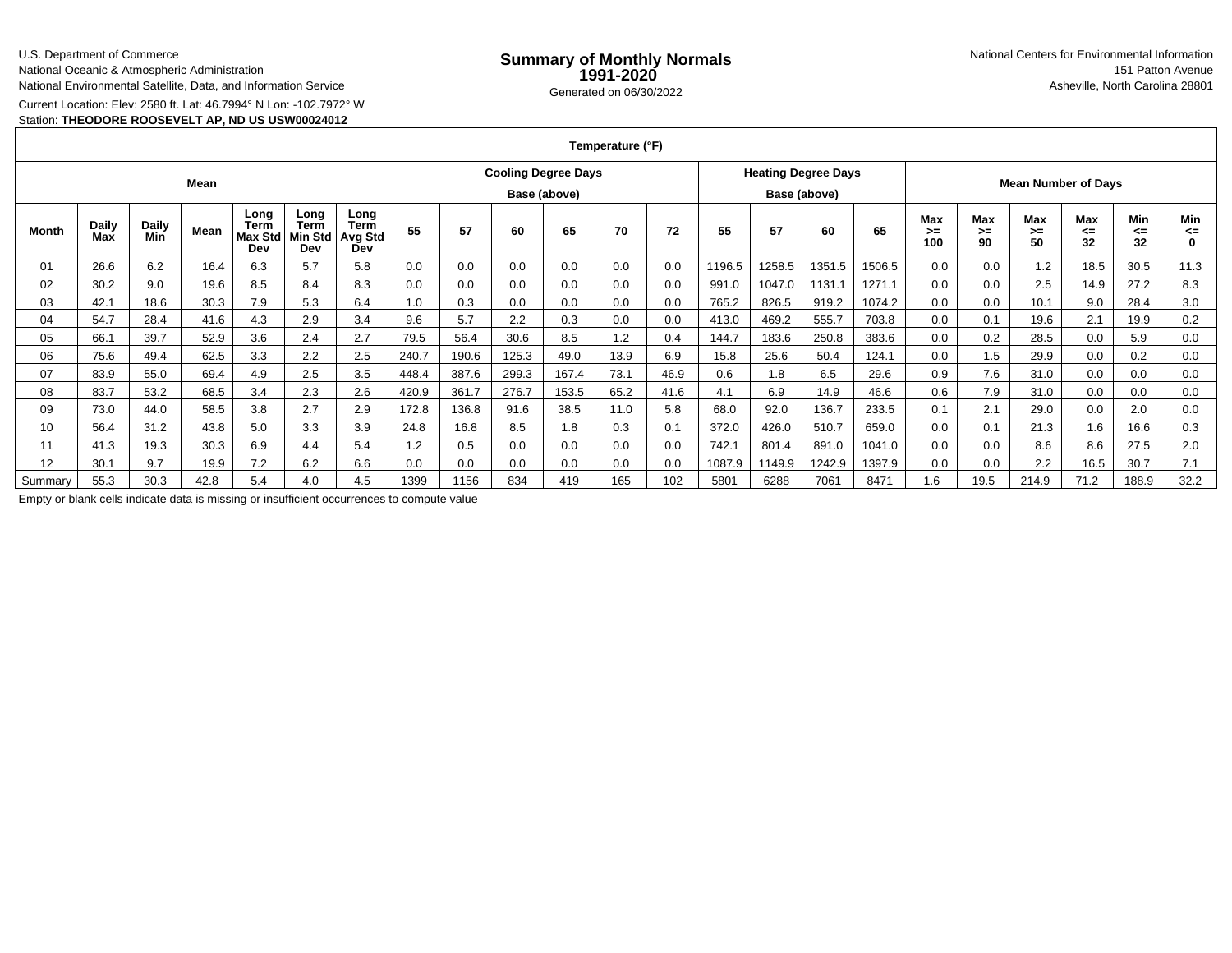U.S. Department of Commerce

National Oceanic & Atmospheric Administration

National Environmental Satellite, Data, and Information Service

Current Location: Elev: 2580 ft. Lat: 46.7994° N Lon: -102.7972° WStation: **THEODORE ROOSEVELT AP, ND US USW00024012**

|         | Precipitation (in.) |           |           |                            |                                                                                                                        |                                                        |       |       |  |  |  |  |  |
|---------|---------------------|-----------|-----------|----------------------------|------------------------------------------------------------------------------------------------------------------------|--------------------------------------------------------|-------|-------|--|--|--|--|--|
|         | <b>Totals</b>       |           |           | <b>Mean Number of Days</b> | Precipitation Probabilities<br>Probability that precipitation will be<br>equal to or less than<br>the indicated amount |                                                        |       |       |  |  |  |  |  |
|         | Means               |           |           | <b>Daily Precipitation</b> |                                                                                                                        | <b>Monthly Precipitation</b><br>vs. Probability Levels |       |       |  |  |  |  |  |
| Month   | Mean                | $>= 0.01$ | $>= 0.10$ | $>= 0.50$                  | $>= 1.00$                                                                                                              | 0.25                                                   | 0.50  | 0.75  |  |  |  |  |  |
| 01      | 0.25                | 4.8       | 0.6       | 0.0                        | 0.0                                                                                                                    | 0.11                                                   | 0.16  | 0.38  |  |  |  |  |  |
| 02      | 0.32                | 4.4       | 0.7       | 0.1                        | 0.0                                                                                                                    | 0.15                                                   | 0.22  | 0.33  |  |  |  |  |  |
| 03      | 0.56                | 5.9       | 1.2       | 0.2                        | 0.0                                                                                                                    | 0.23                                                   | 0.49  | 0.75  |  |  |  |  |  |
| 04      | 1.37                | 8.0       | 3.6       | 0.6                        | 0.2                                                                                                                    | 0.87                                                   | 1.20  | 1.67  |  |  |  |  |  |
| 05      | 2.55                | 11.2      | 5.7       | 1.4                        | 0.4                                                                                                                    | 1.38                                                   | 1.80  | 2.92  |  |  |  |  |  |
| 06      | 3.05                | 12.5      | 6.9       | 2.1                        | 0.4                                                                                                                    | 2.11                                                   | 2.52  | 4.06  |  |  |  |  |  |
| 07      | 2.55                | 9.8       | 5.0       | 1.5                        | 0.4                                                                                                                    | 1.55                                                   | 2.40  | 3.58  |  |  |  |  |  |
| 08      | 1.53                | 6.9       | 3.4       | 0.7                        | 0.3                                                                                                                    | 0.72                                                   | 1.13  | 1.79  |  |  |  |  |  |
| 09      | 1.62                | 6.6       | 3.4       | 0.8                        | 0.3                                                                                                                    | 0.54                                                   | 1.47  | 2.54  |  |  |  |  |  |
| 10      | 1.17                | 6.2       | 2.3       | 0.6                        | 0.1                                                                                                                    | 0.31                                                   | 0.82  | 1.32  |  |  |  |  |  |
| 11      | 0.47                | 4.7       | 1.1       | 0.1                        | 0.0                                                                                                                    | 0.10                                                   | 0.25  | 0.76  |  |  |  |  |  |
| 12      | 0.19                | 4.0       | 0.4       | 0.0                        | 0.0                                                                                                                    | 0.10                                                   | 0.16  | 0.26  |  |  |  |  |  |
| Summary | 15.63               | 85.0      | 34.3      | 8.1                        | 2.1                                                                                                                    | 8.17                                                   | 12.62 | 20.36 |  |  |  |  |  |

Empty or blank cells indicate data is missing or insufficient occurrences to compute value